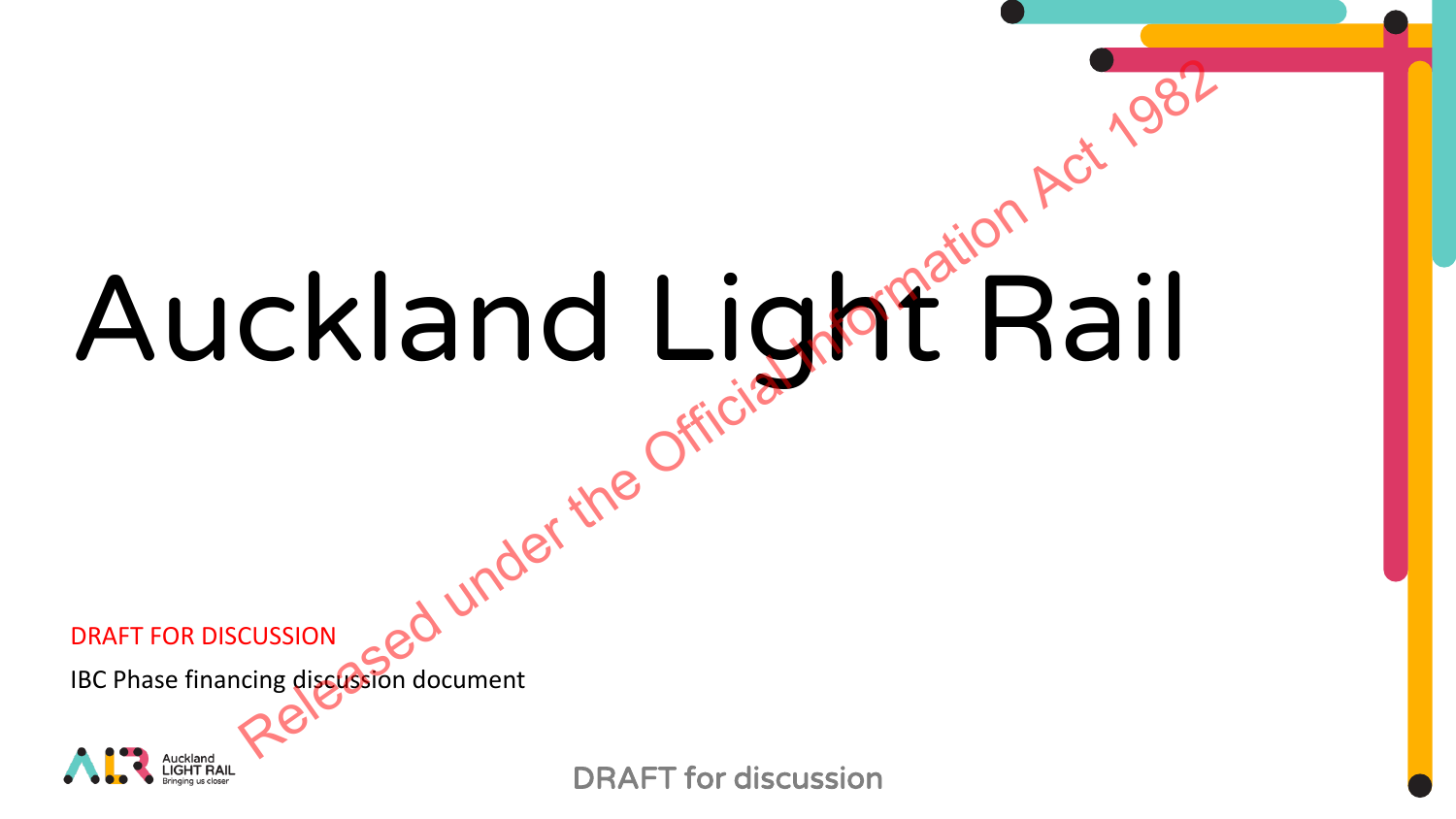

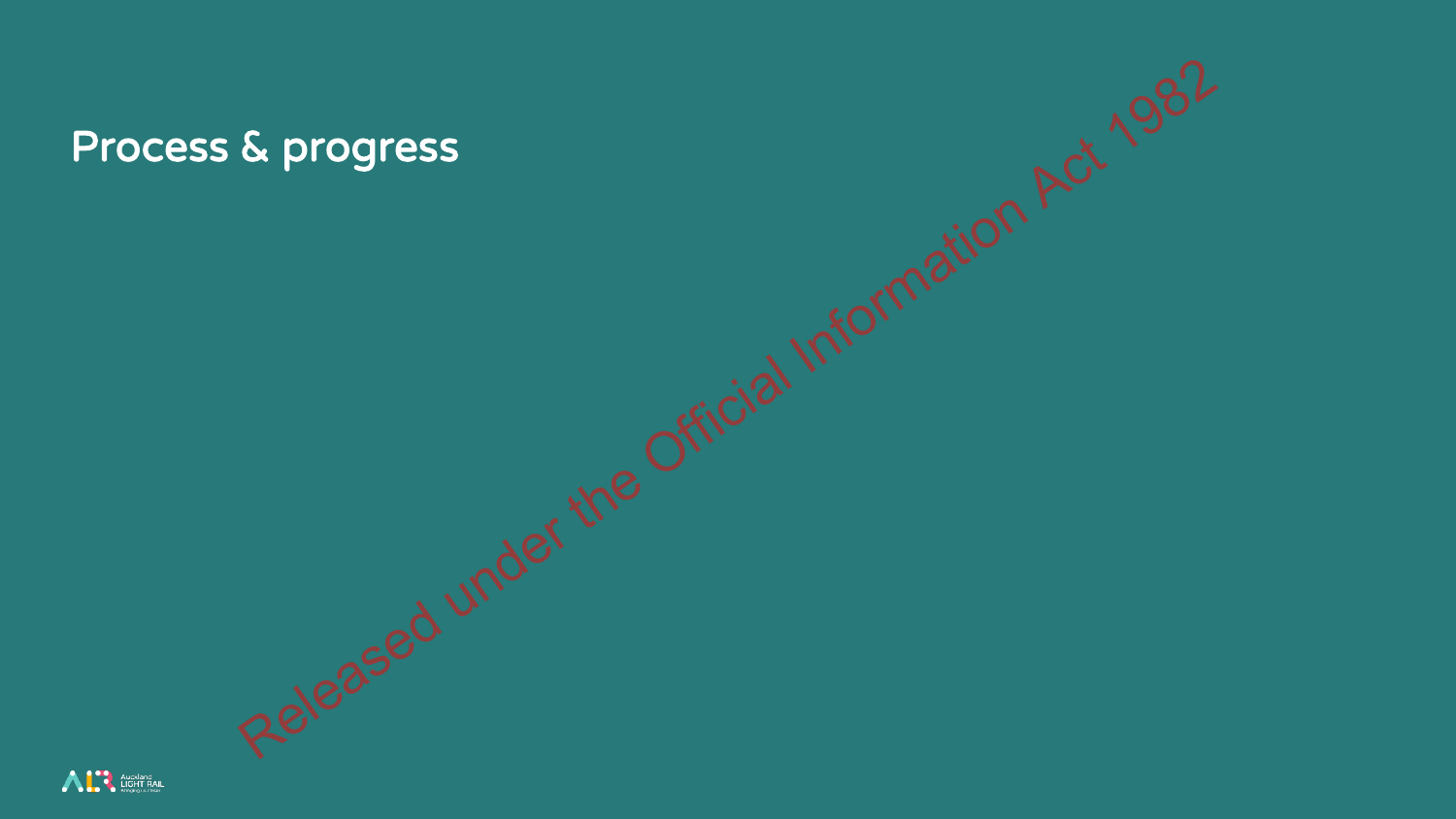# Process / financing workstream through IBC phase

By its nature, the financing workstream is led by development of delivery entity, funding and procurement workstreams. Specific focus has been on narrowing to potential approaches to financing to support the IBC and advice to Ministers. Further articulation and development of financing options to a preferred financing structure will only be possible during DBC phase



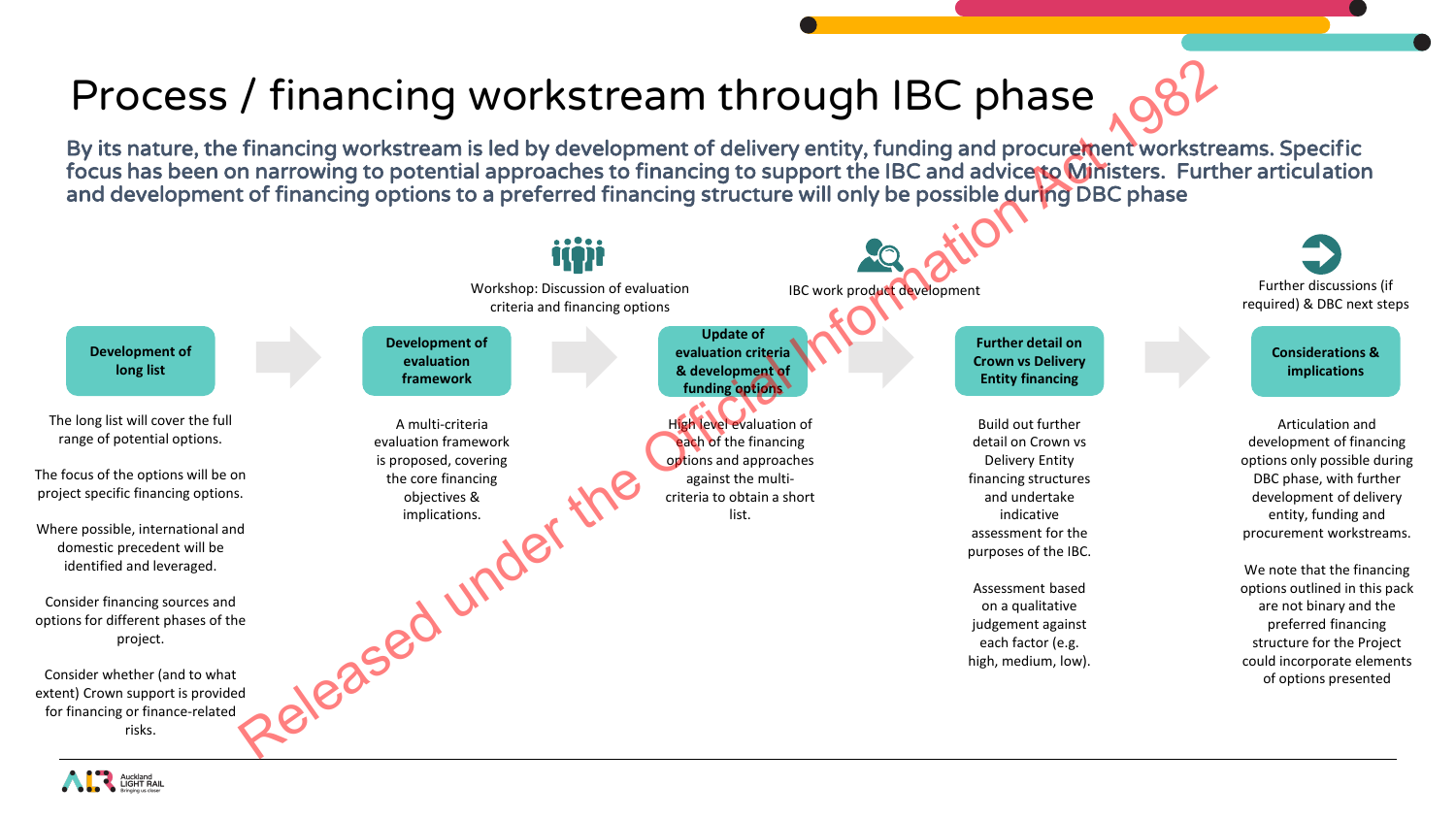# Indicative evaluation criteria (following initial workshop)

| Indicative evaluation criteria (following initial workshop)                                 |                                                                                                                                                                                                                                                                                                                                                                                                                                         |  |  |
|---------------------------------------------------------------------------------------------|-----------------------------------------------------------------------------------------------------------------------------------------------------------------------------------------------------------------------------------------------------------------------------------------------------------------------------------------------------------------------------------------------------------------------------------------|--|--|
| <b>Criteria</b>                                                                             | Description (red highlights are minor updates to the criteria suggested in the workshop)                                                                                                                                                                                                                                                                                                                                                |  |  |
| mplementation and deliverability                                                            | The extent to which the financing options could be easily implemented and delivered, with minimal execution risk and maximum financing certainty.<br>Factors such as potential to be impacted by the then state of financial markets will be considered                                                                                                                                                                                 |  |  |
| Value for money                                                                             | Assessment of the extent the financing options provide value for money. This criteria will include minimising the cost of capital to drive value but will also<br>consider how value of funding sources is maximised                                                                                                                                                                                                                    |  |  |
| Flexibility                                                                                 | The extent to which the financing options are sufficiently flexible to allow different technical options, decisions, phases of the project, responses to market<br>liquidity/illiquidity, market changes (e.g. sector reform). A key consideration under this criteria will be the flexibility of options to respond to future project<br>requirements (e.g. if further augmentations or extensions to the ALR project were undertaken) |  |  |
| Impact on Crown partners                                                                    | The extent to which the financing options impacts the Crown partners. Key considerations under this criteria will include impact on the Crown partners<br>balance sheet, fiscal indicators, the amount of Crown support required and how costs are able to be spread over a period of time so as to reduce any up-<br>front burden on the Crown (including the NLTF)                                                                    |  |  |
| Risk transfer<br>$\Phi$                                                                     | The extent to which the financing option mitigates both project and financing risks                                                                                                                                                                                                                                                                                                                                                     |  |  |
| Wider considerations e.g., ability to<br>【公<br>access sustainable or ESG finance<br>options | The wider considerations and impacts of each option will also be considered, including ability to leverage different sources of capital or to further leverage<br>funding streams                                                                                                                                                                                                                                                       |  |  |
| <b>-8182580</b>                                                                             |                                                                                                                                                                                                                                                                                                                                                                                                                                         |  |  |

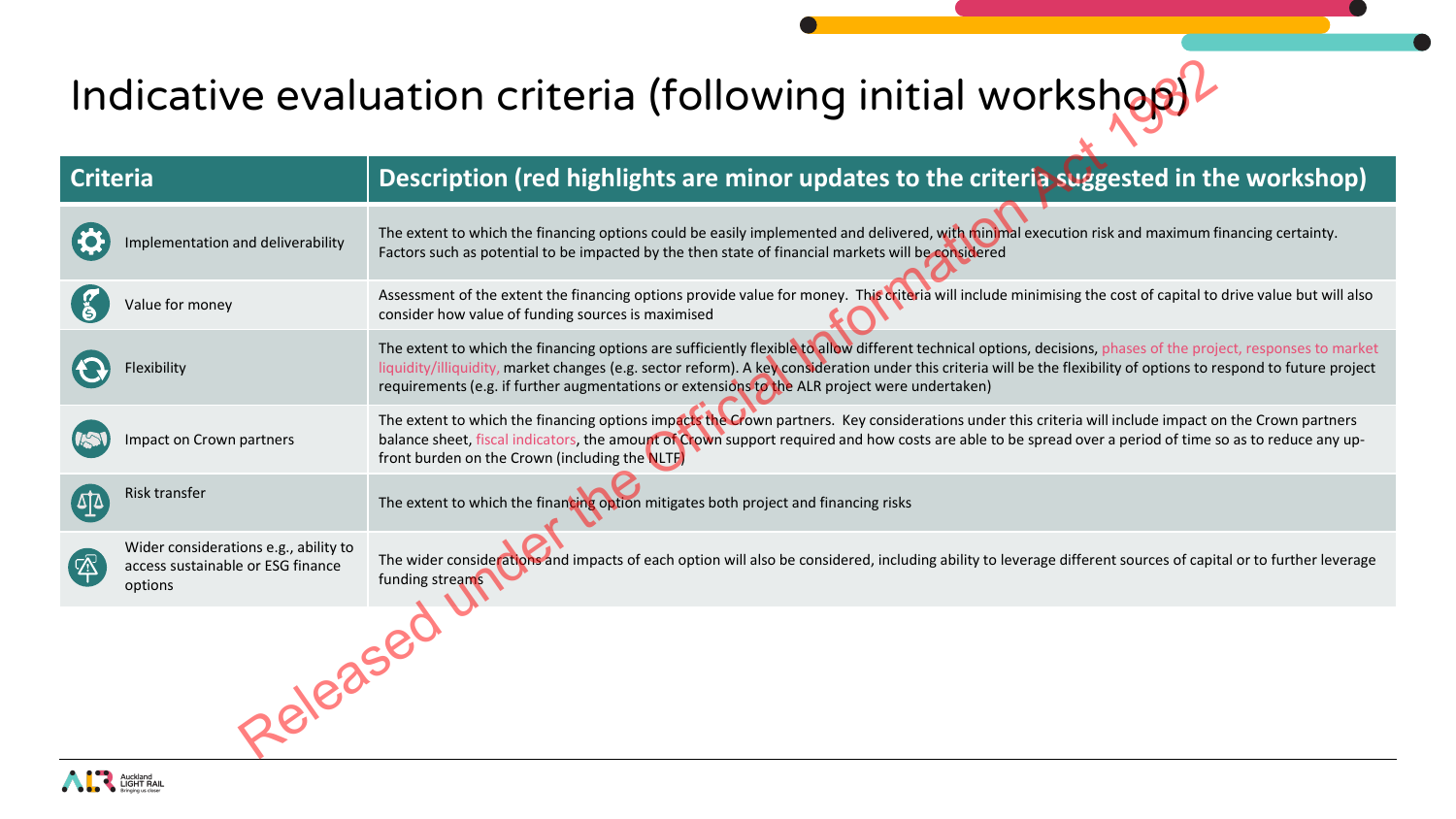# Narrowing of financing options since initial workshop,

### Key actions, information and outcomes since initial workshop Key factors used to assess options at DBC stage

- We have undertaken a high-level evaluation of a Crown vs Delivery Entity financed approach for the purposes of the IBC
- Based on the initial options assessment and the preliminary, IBC phase, evaluation shown on slide 8, a financing structure that utilises Crown financing through the DMO is currently preferred over a structure whereby the Delivery Entity raises financing from the capital markets
- However, further assessment and development of the options, and deciding on a preferred financing solution, will occur during the DBC phase and will be heavily influenced by a range of factors, including the preferred transport solution, Delivery Entity scope and governance structure, procurement strategy, funding solution and the urban development approach, which all feed into the key question of 'what' is being financed **CONSERVER THE CONSERVER THE CONSERVER THE CONSERVER THE CONSERVER THE CONSERVER THE CONSERVER THE CONSERVER THE CONSERVER THE CONSERVER THE CONSERVER THE CONSERVER THE CONSERVER THE CONSERVER THE CONSERVER THE CONSERVER**
- It is important to note that the financing options outlined in this pack are not binary and the preferred financing structure for the Project could incorporate elements of both options, if optimal
- Financing workstream will be heavily influenced by the funding solution. The funding workstream has been undertaking a narrowing and estimate of the quantum of funding options. Two key pieces of advice are being produced:
	- Detailed funding advice: detailed overview of the capacity for different Crown and Council organisations to contribute to the project, potential levers available to each organisation to fund a contribution, balance sheet considerations and policy / wider trade-offs and considerations.
	- Value Capture Advice: detailed overview of a select range of value capture tools, including the potential application to the project, impact on beneficiaries, and key trade-offs. A couple of case studies will be included, which focus on the practical application of the selected tools.

• Financing strategy also continues to depend on a number of market facing aspects e.g., market conditions, appetite, cost of debt, tenor, volume, credit rating, risk transfer etc. We will seek input from the market during the DBC phase on those



Funding solution – the financing approach will be directly impacted by what we consider are the major funding sources, including the nature and extent of Crown funding and in relation to any funding or cost sharing arrangements between Crown, Auckland Council and others

Market appetite and conditions – financing strategy will depend on a number of different aspects e.g., market conditions, cost of debt, tenor, volume, credit rating, risk transfer etc. We believe there will be appetite from the debt capital markets for a Delivery Entity financed solution. However, it is too early to engage with market in IBC phase given the level of project and commercial detail



Crown involvement – Crown appetite for the provision of financing or support in respect of Crown or Delivery Entity financed approach. To be assessed in the context of the preferred funding approach



Procurement approach - Procurement, packaging and contractual terms will impact on the preferred financing approach. We would expect the financing workstream to provide further input as to the suitability of a privately financed package



Delivery Entity and decisions on scope – delivery entity form, scope, governance and powers, including in relation to the urban development approach will impact on the financing approach. The approach to urban development and how those aspects are either funded and/or financed separately or are integrated with the delivery of the core transport infrastructure

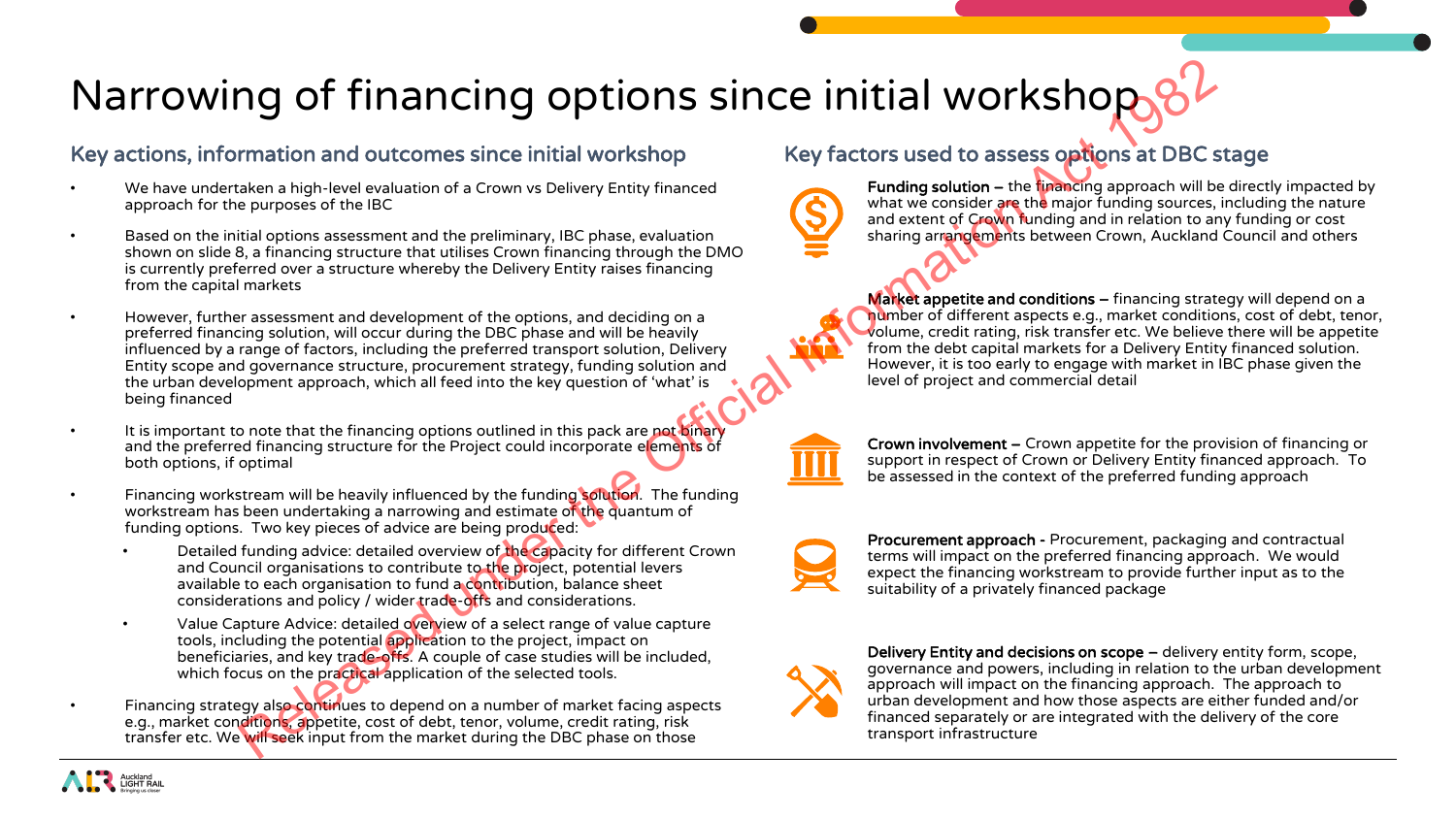

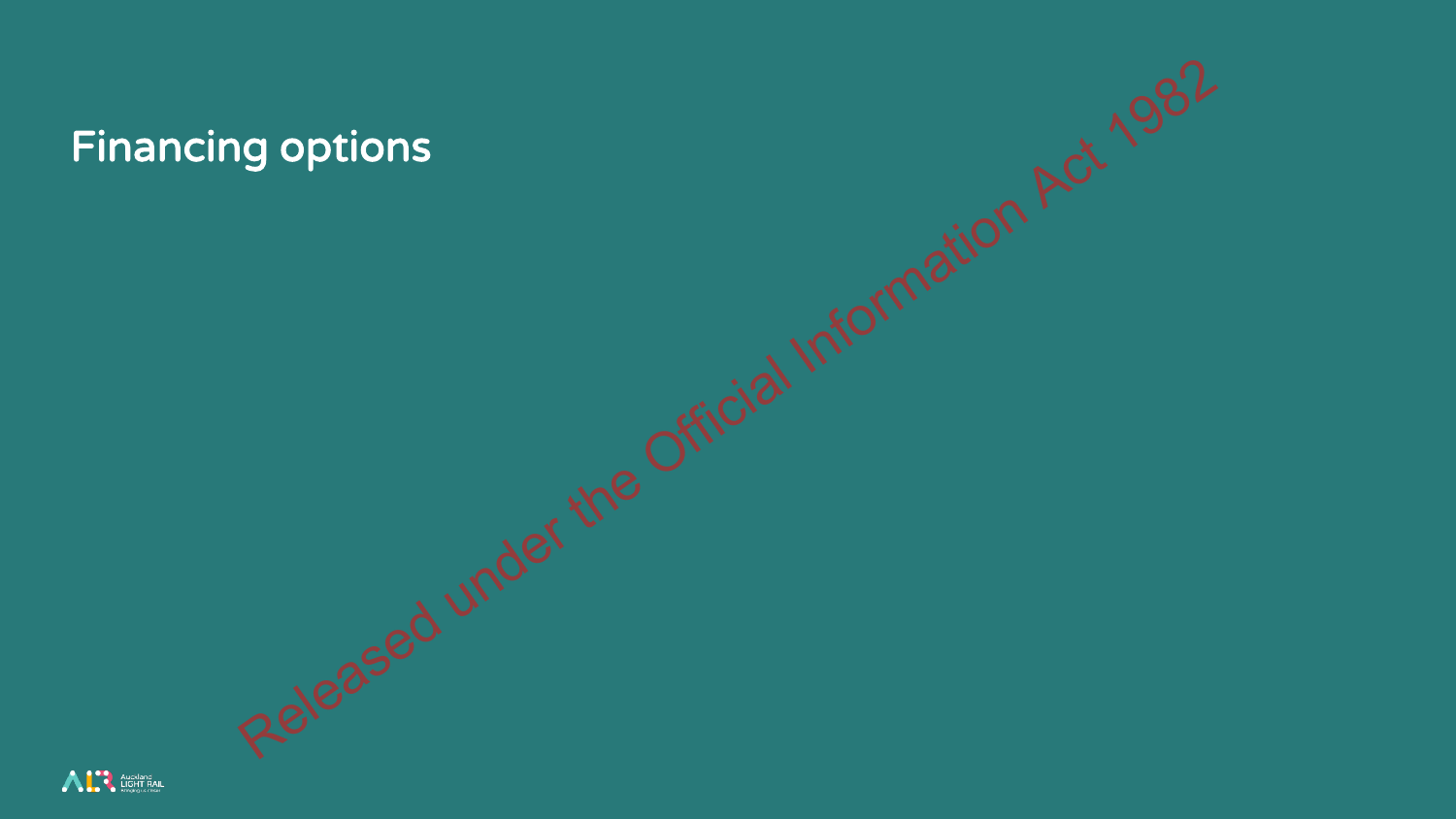# Options for financing ALR

### There are two main financing approaches that could be utilised for the financing of the ALR project

- Financing raised by the Crown with DMO providing the debt in accordance with a predetermined schedule
- A variant could involve NLTF raising debt from either DMO or commercial lenders directly. However, this feels unnecessarily duplicative vs direct-DMO option and commercial lenders would likely require Crown support given the nature of the NLTF and competing demands on it given projects envisaged
- The Crown would be responsible for servicing the debt with no direct obligation of the Delivery Entity. However, we note that the arrangement could be structured as a loan with a repayment obligation
- Flexibility of DMO-based solution from a timing perspective will dictate whether DMOraised finance will need to be supplemented with a commercial revolving credit facility (RCF) to manage timing of project payments. Early indications are that a Crown/DMO solution could provide sufficient flexibility
- The Crown (and potentially AC) would also fund development/early stage/transition costs and ongoing operating costs, with variable funding sources potentially leveraged to offset any Crown, NLTF and AC funding requirements
- No explicit Crown support for financing required but Crown effectively takes risks that cannot be passed through procurement



### Crown financing Delivery Entity financing

- Debt financing is raised by Delivery Entity based on future revenue stream. This allows the entity to borrow as required and leverage off future committed revenues. This could be commercial debt.
- Delivery Entity has a high level of autonomy in structuring its financing arrangements, utilising the best combination of debt capital market products, dependent upon funding and procurement approach
- The Delivery Entity would receive ongoing funding during construction from the Crown, NLTF and AC. Funding would be used to meet debt servicing and operating costs
- Variable funding sources retained (and potentially leveraged) to offset the financing and any Crown, NLTF and AC funding requirements
- Crown, NLTF and AC financing options could be used to supplement a Delivery Entity led financing solution
- Crown equity, either actual or uncalled, will be required (assuming that introduction of private equity will not be favoured on policy grounds)
- Crown support e.g., for construction tail and finance related risks will likely be required to secure a cost of capital finance that is competitive relative to the Base Case

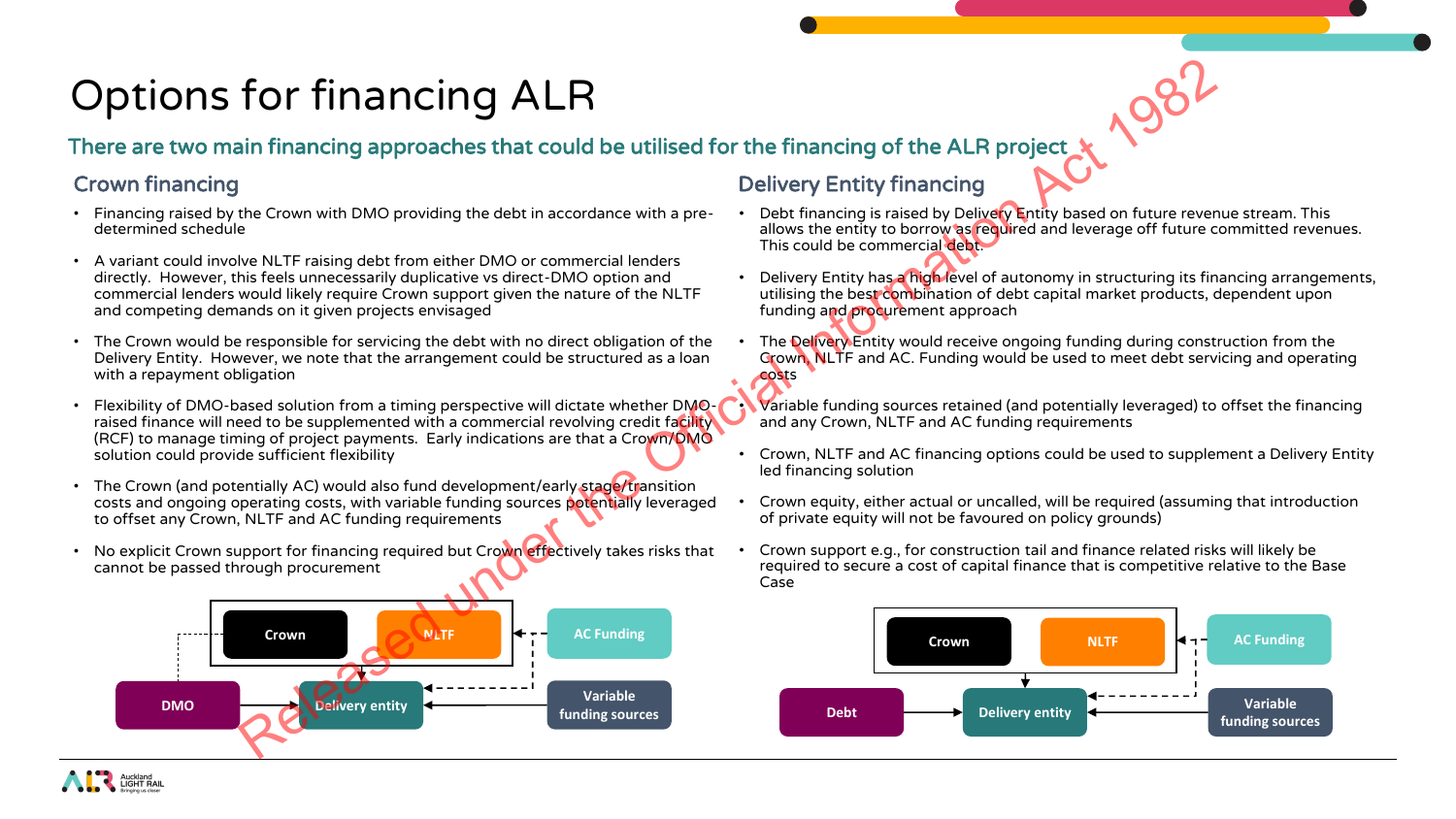## Indicative evaluation criteria (following initial workshop)

Auckland<br>LIGHT RAIL

| Indicative evaluation criteria (following initial workshop) |                                                                                                                                                                                                                                                                                                                                                                                                                                                        |                                                                                                                                                                                                                                                                                                                                                                                                                                                                                                                                                 |                                                                                                                                                                                                                                                                                                                                                                                                                                             |  |
|-------------------------------------------------------------|--------------------------------------------------------------------------------------------------------------------------------------------------------------------------------------------------------------------------------------------------------------------------------------------------------------------------------------------------------------------------------------------------------------------------------------------------------|-------------------------------------------------------------------------------------------------------------------------------------------------------------------------------------------------------------------------------------------------------------------------------------------------------------------------------------------------------------------------------------------------------------------------------------------------------------------------------------------------------------------------------------------------|---------------------------------------------------------------------------------------------------------------------------------------------------------------------------------------------------------------------------------------------------------------------------------------------------------------------------------------------------------------------------------------------------------------------------------------------|--|
| <b>Criteria</b>                                             | <b>Description</b>                                                                                                                                                                                                                                                                                                                                                                                                                                     | <b>Crown financing</b>                                                                                                                                                                                                                                                                                                                                                                                                                                                                                                                          | <b>Delivery Entity financing</b>                                                                                                                                                                                                                                                                                                                                                                                                            |  |
| Implementation<br>and deliverability                        | The extent to which the financing options could be<br>easily implemented and delivered, with minimal<br>execution risk and maximum financing certainty.<br>Factors such as potential to be impacted by the then<br>state of financial markets will be considered                                                                                                                                                                                       | If a DMO-based solution is supported from a policy perspective, then it is<br>likely to be able to implemented quicker than a Delivery Entity financed<br>solution.                                                                                                                                                                                                                                                                                                                                                                             | If a DMO-based solution is supported from a policy perspective, then it is<br>likely to be able to implemented quicker than a Delivery Entity financed<br>solution.                                                                                                                                                                                                                                                                         |  |
| alue for monev                                              | Assessment of the extent the financing options<br>provide value for money. This criteria will include<br>minimising the cost of capital to drive value but will<br>also consider how value of funding sources is<br>maximised                                                                                                                                                                                                                          | DMO-based solution will likely provide a lower WACC than a Delivery Entity<br>financed solution.                                                                                                                                                                                                                                                                                                                                                                                                                                                | A Delivery Entity financed solution will have a higher cost of capital than<br>a Crown/DMO-based solution. A more definitive estimation of the delta<br>will only be possible during the DBC phase                                                                                                                                                                                                                                          |  |
|                                                             | The extent to which the financing options are<br>sufficiently flexible to allow different technical<br>options, decisions, phases of the project, responses<br>to market liquidity/illiquidity, market changes (e.g.<br>sector reform). A key consideration under this criteria<br>will be the flexibility of options to respond to future<br>project requirements (e.g. if further augmentations or<br>extensions to the ALR project were undertaken) | Flexibility of DMO-based solution from a timing perspective will dictate<br>whether DMO-raised finance will need to be supplemented with a commercial<br>RCF to manage timing of project payments but working assumption is that<br>requisite flexibility can be structured and/or an RCF can be structured<br>alongside a Crown financed solution that would not materially impact the<br>cost of capital advantage noted above.                                                                                                               | Delivery Entity has a high level of autonomy in structuring its financing<br>arrangements, utilising the best combination of debt capital market<br>products, dependent upon funding and procurement approach.<br>A Delivery Entity financed solution is unlikely to have as much flexibility<br>to respond to project requirements e.g. if further augmentations or<br>extensions to the ALR project were undertaken.                      |  |
| Impact on Crown<br>partners                                 | The extent to which the financing options impacts<br>the Crown partners. Key considerations under this<br>criteria will include impact on the Crown partners<br>balance sheet, fiscal indicators, the amount of Crown<br>support required and how costs are able to be spread<br>over a period of time so as to reduce any up-front<br>burden on the Crown (including the NLTF)                                                                        | DMO financing will be treated as Core Crown Debt and will be factored into<br>credit rating agency assessments of the NZ Sovereign rating. We do note<br>that the current assessment of credit ratings agencies of the NZ Sovereign is<br>positive at (AAA: S&P and Fitch; Aaa: Moody's). Recent engagement on<br>reform processes have indicated that amounts comparable to the potential<br>ALR cost would not negatively impact that positive assessment. However,<br>this will need to be confirmed with ratings agencies in the DBC phase. | A Delivery Entity financing structure may be able to be structured so that<br>debt would not be included in the Crown debt burden                                                                                                                                                                                                                                                                                                           |  |
| isk transfer                                                | The extent to which the financing option mitigates<br>both project and financing risks                                                                                                                                                                                                                                                                                                                                                                 | Crown has direct obligation to repay the finance so no further Crown support<br>required.<br>Crown effectively takes risks that cannot be passed through procurement.<br>Aside from comment in relation to use of private finance, risk transfer<br>position is very similar between the two options with risks not transferred<br>having to be back-stopped by Crown in either case                                                                                                                                                            | Financing will not drive additional transfer unless private finance is<br>utilised in the structure. Will work in tandem with procurement<br>workstream in next phase to see whether risk transfer vs increased cost<br>of capital is sufficient to justify<br>Crown support e.g., for construction tail and finance related risks, will<br>likely be required to secure a cost of capital that is competitive with the<br><b>Base Case</b> |  |
| Wider<br>considerations                                     | The wider considerations and impacts of each option<br>will also be considered, including ability to leverage<br>different sources of capital or to further leverage<br>funding streams                                                                                                                                                                                                                                                                | Crown will need to consider the precedent nature of a Crown financed<br>solution in terms of other, large scale, procurements and projects in NZ.<br>No distinguishable difference between the two different options in terms of<br>the ability to utilise or leverage different sources of capital.                                                                                                                                                                                                                                            | No distinguishable difference between the two different options in terms<br>of the ability to utilise or leverage different sources of capital.                                                                                                                                                                                                                                                                                             |  |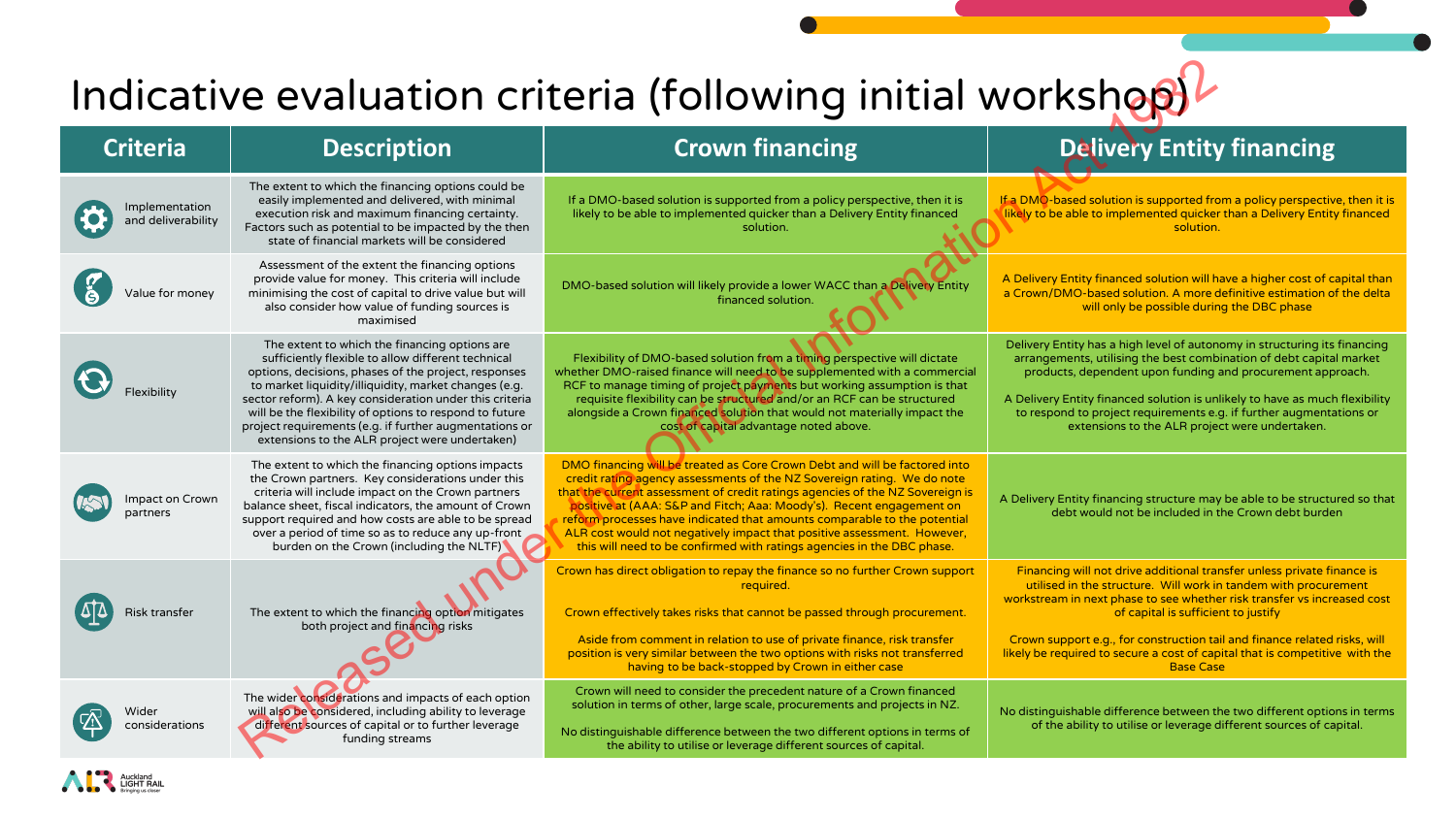# Crown-based financing structure

Noting further assessment of options is required in the DBC phase, a financing structure that utilises Crown financing through the DMO, with funding and financing offsets from variable sources, is currently preferred over a structure whereby the Delivery Entity raises financing from the capital markets



**DRAFT for discussion**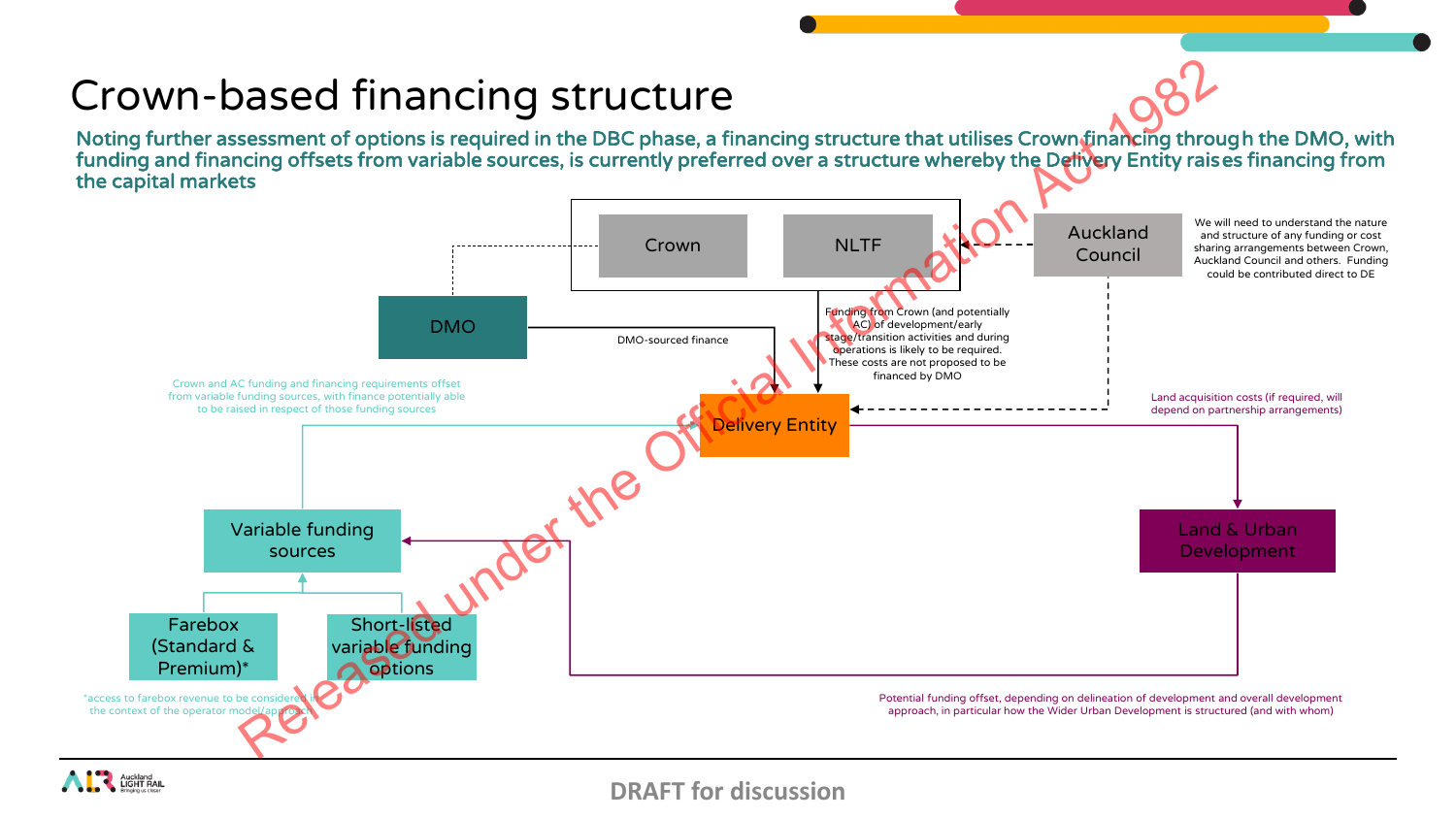# Next steps & action items Released under the Official Information Act 1982

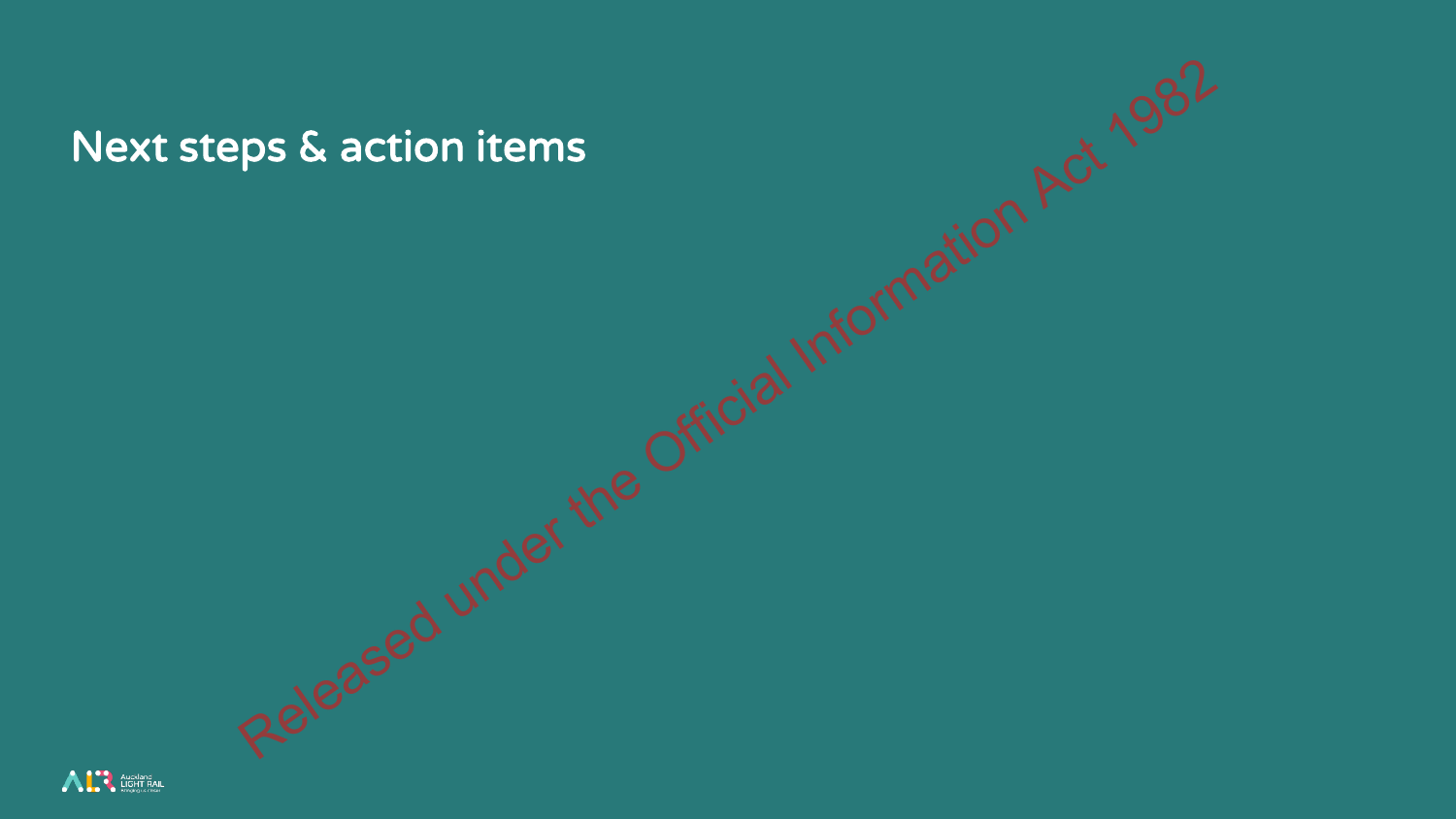